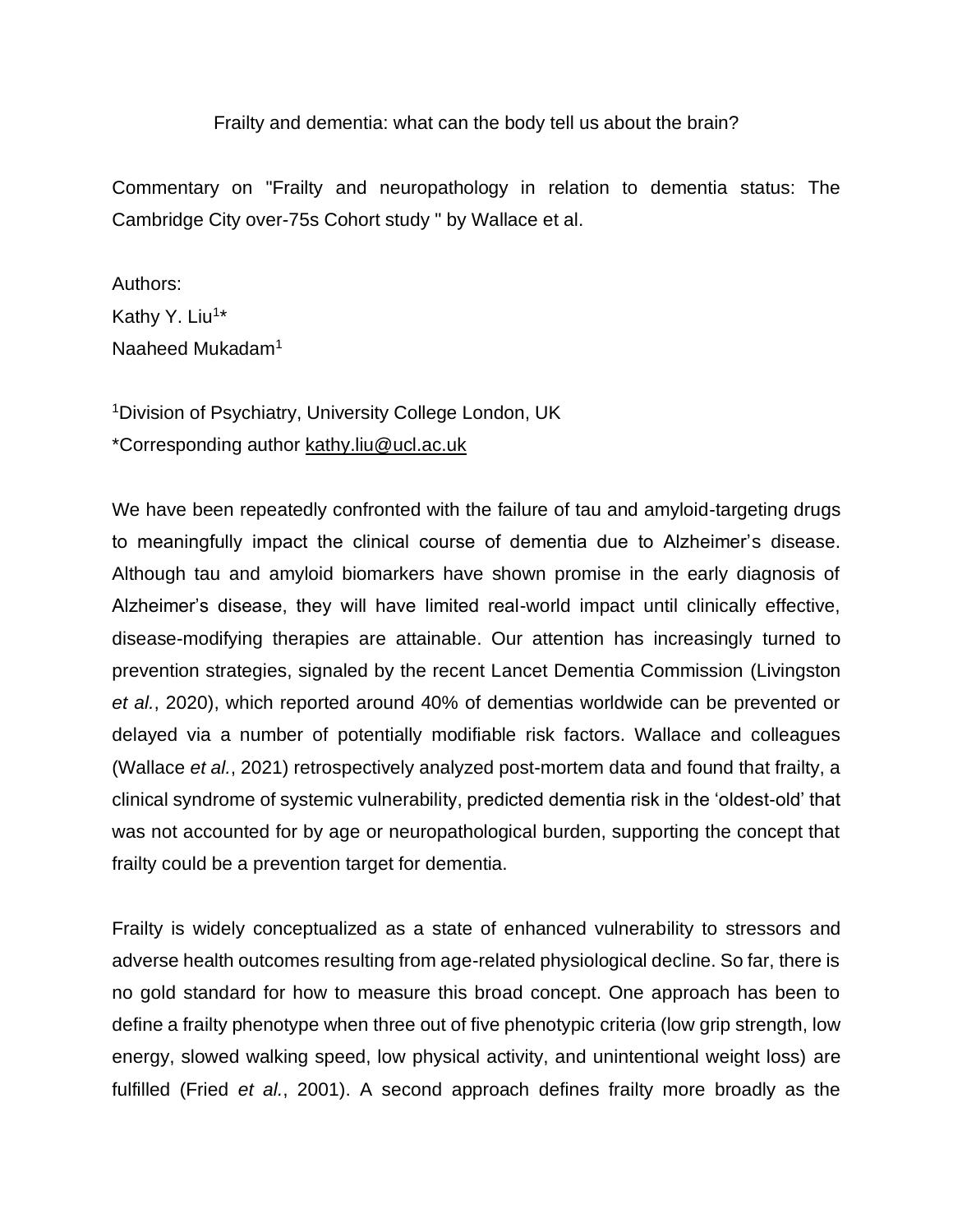accumulation of physical, cognitive and functional deficits with increasing age, expressed as a frailty index [\(Mitnitski, Mogilner and Rockwood, 2001\).](https://paperpile.com/c/P6yCr7/5eRI) The frailty index, employed by Wallace and colleagues' study, is usually calculated as a ratio of deficits present to the total number of deficits considered and has been shown to indicate the level of frailty, despite different deficits being considered across different studies [\(Searle](https://paperpile.com/c/P6yCr7/yWuP) *[et al.](https://paperpile.com/c/P6yCr7/yWuP)*[, 2008\).](https://paperpile.com/c/P6yCr7/yWuP) Reassuringly, the two distinct definitions of frailty appear to correlate [\(Rockwood, Andrew](https://paperpile.com/c/P6yCr7/2PGV)  [and Mitnitski, 2007\),](https://paperpile.com/c/P6yCr7/2PGV) and there is converging evidence that frailty could be a proxy measure of aging that can independently predict health outcomes in older patient populations, including cognitive impairment and dementia [\(Fried](https://paperpile.com/c/P6yCr7/5hmD+zNoY+Pdhk) *[et al.](https://paperpile.com/c/P6yCr7/5hmD+zNoY+Pdhk)*[, 2001; Ma](https://paperpile.com/c/P6yCr7/5hmD+zNoY+Pdhk) *[et al.](https://paperpile.com/c/P6yCr7/5hmD+zNoY+Pdhk)*[,](https://paperpile.com/c/P6yCr7/5hmD+zNoY+Pdhk)  [2020; Petermann-Rocha](https://paperpile.com/c/P6yCr7/5hmD+zNoY+Pdhk) *[et al.](https://paperpile.com/c/P6yCr7/5hmD+zNoY+Pdhk)*[, 2020\).](https://paperpile.com/c/P6yCr7/5hmD+zNoY+Pdhk)

In their study, Wallace and colleagues assumed a causal relationship between frailty and dementia to demonstrate the potential impact of frailty prevention on dementia risk. This deserves close consideration, as the relationship does not appear to be a straightforward one. Since the body and brain are generally exposed to the same internal milieu and external environment during an individual's life course, there are potentially many shared contributing factors between frailty and dementia. Consistent with earlier reports [\(Gordon](https://paperpile.com/c/P6yCr7/Efvl)  [and Hubbard, 2020\),](https://paperpile.com/c/P6yCr7/Efvl) Wallace and colleagues' study reported a higher frailty index in women versus men, and as women are also more likely to receive a dementia diagnosis, this suggests that hormonal and/or behavioral and social differences between men and women could be important contributors to both conditions. Other shared etiological factors include increased inflammation [\(Wyss-Coray and Rogers, 2012; Soysal](https://paperpile.com/c/P6yCr7/1U7F+4LeL) *[et al.](https://paperpile.com/c/P6yCr7/1U7F+4LeL)*[, 2016\),](https://paperpile.com/c/P6yCr7/1U7F+4LeL) poor vascular health [\(Graciani Auxiliadora](https://paperpile.com/c/P6yCr7/lUFh+3C7O) *[et al.](https://paperpile.com/c/P6yCr7/lUFh+3C7O)*[, 2016; Sweeney](https://paperpile.com/c/P6yCr7/lUFh+3C7O) *[et al.](https://paperpile.com/c/P6yCr7/lUFh+3C7O)*[, 2019\),](https://paperpile.com/c/P6yCr7/lUFh+3C7O) and social isolation [\(Gale, Westbury and Cooper, 2018; Sommerlad](https://paperpile.com/c/P6yCr7/t2Q9+Zwng) *[et al.](https://paperpile.com/c/P6yCr7/t2Q9+Zwng)*[, 2019\),](https://paperpile.com/c/P6yCr7/t2Q9+Zwng) and there is likely to be interaction between multiple factors. Frailty could therefore be a correlative marker of dementia vulnerability, via the integration of several physiological, and/or social and functional factors that are common to both conditions, without necessarily having a direct causal role.

Nonetheless, if there is indeed a causal relationship between frailty and dementia, the direction of causation also needs further investigation, as comorbidities can substantially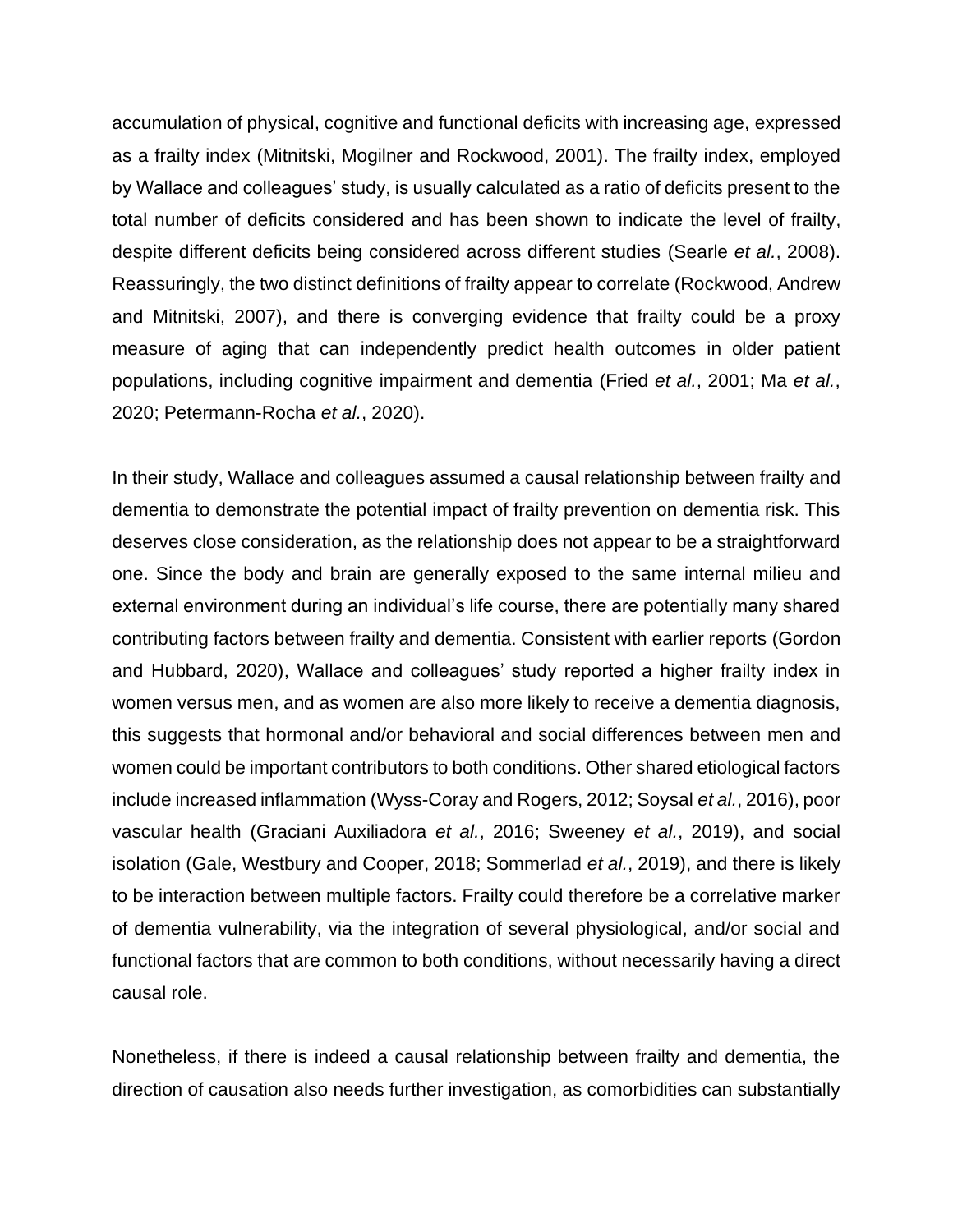overlap with the frailty index [\(Theou](https://paperpile.com/c/P6yCr7/JzIn) *[et al.](https://paperpile.com/c/P6yCr7/JzIn)*[, 2012\).](https://paperpile.com/c/P6yCr7/JzIn) There appears to be overlap between the dementia syndrome and components of the frailty index; over a third of the items in Wallace et al.'s frailty index were functional measures that assessed the participants' ability to manage activities such as shopping, finances, medicine, transportation or housework. Impairments in activities of daily life such as these are directly impacted by neurodegenerative processes. They are also necessary for a dementia diagnosis, so will likely have impacted the individual's functioning for some time before the diagnosis was made. Clinically, it is not uncommon to see patients' nutritional and subsequent physical health decline alongside worsening cognition, as they gradually lose their independence in preparing food, shopping, and remembering whether they have eaten. The field would benefit from longitudinal studies to clarify the nature, direction and extent of a potential causal relationship between frailty and dementia, while facing the challenge of a higher dropout rate in participants with higher levels of frailty [\(Wallace](https://paperpile.com/c/P6yCr7/R6mT) *[et al.](https://paperpile.com/c/P6yCr7/R6mT)*[, 2021\).](https://paperpile.com/c/P6yCr7/R6mT) It will also be important for future post-mortem studies of dementia in the oldest-old to include analysis of TDP-43 pathology [\(Nelson](https://paperpile.com/c/P6yCr7/Yz99) *[et al.](https://paperpile.com/c/P6yCr7/Yz99)*[, 2019\),](https://paperpile.com/c/P6yCr7/Yz99) which was not measured in a high number of cases in Wallace and colleagues' study and led to this variable being excluded.

Wallace and colleagues' study demonstrated the potential impact of frailty prevention, calculating that 14.2% of dementia cases in their sample could have been avoided if severe frailty was eliminated at baseline (on average 5.6 years prior to death). This raises wider issues that need further research: when should frailty ideally be assessed or addressed to achieve overall benefit, and can we avoid severe frailty entirely or is it more achievable (but less ambitious) to mitigate the severity of frailty? There are promising findings that some aspects of frailty can be prevented, such as increasing exercise to reduce muscle weakness and physical inactivity, and further research is needed to ascertain whether this improves overall physiological vulnerability and/or translates to lower dementia risk [\(Van der Elst](https://paperpile.com/c/P6yCr7/XVfz) *[et al.](https://paperpile.com/c/P6yCr7/XVfz)*[, 2018\).](https://paperpile.com/c/P6yCr7/XVfz) Findings from a recent study [\(Petermann-](https://paperpile.com/c/P6yCr7/Pdhk)[Rocha](https://paperpile.com/c/P6yCr7/Pdhk) *[et al.](https://paperpile.com/c/P6yCr7/Pdhk)*[, 2020\)](https://paperpile.com/c/P6yCr7/Pdhk) suggested that frailty could be detected from middle-age and was predictive of later dementia, after accounting for shared social-demographic risk factors and multimorbidity. Frailty might be a modifiable risk variable for dementia largely because the two conditions share modifiable risk factors, such as hypertension, smoking,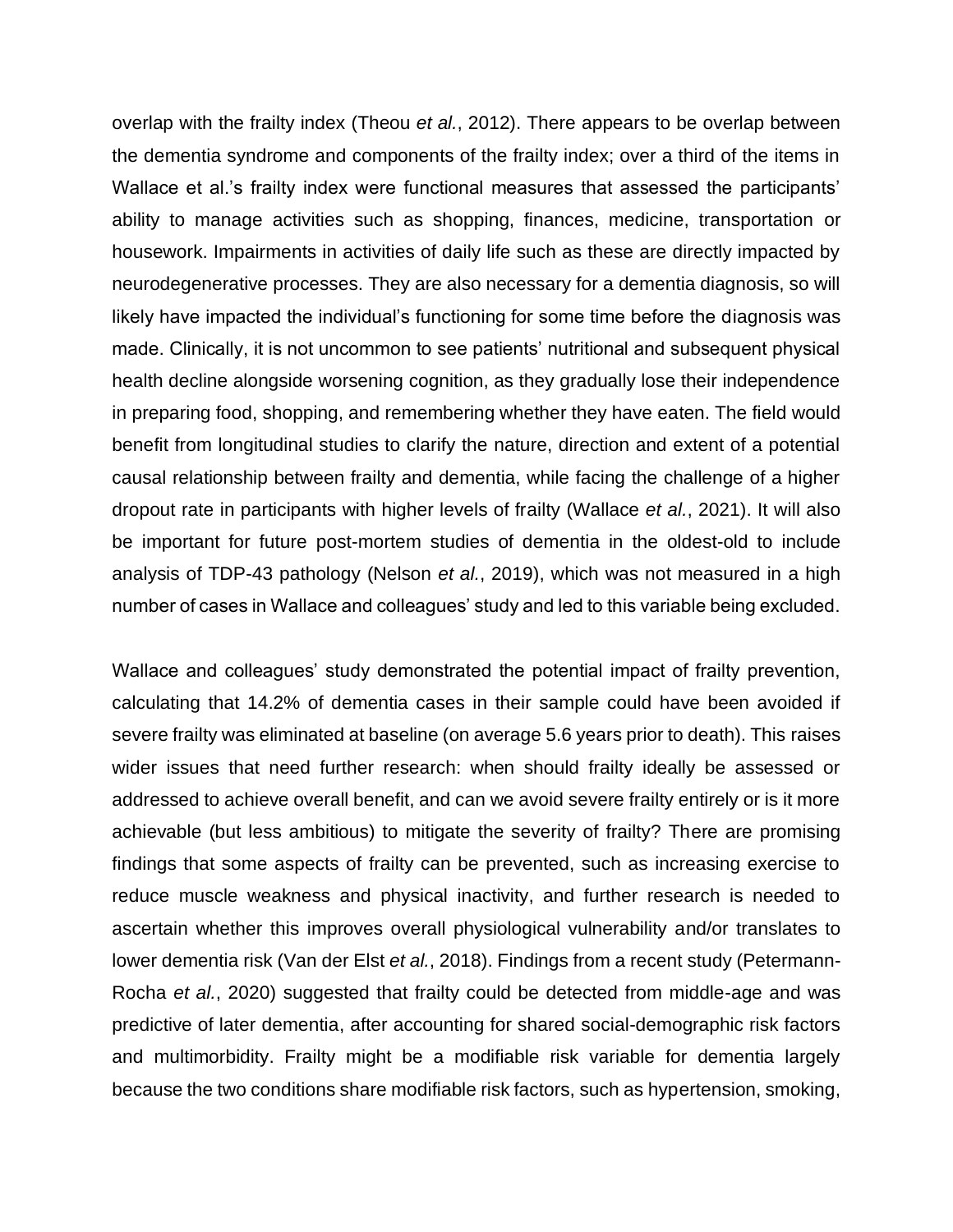obesity, physical inactivity, diabetes and low social contact. Interventions to address some, but not all of these, were shown to be cost-effective in terms of preventing dementia [\(Mukadam](https://paperpile.com/c/P6yCr7/VluR) *[et al.](https://paperpile.com/c/P6yCr7/VluR)*[, 2020\),](https://paperpile.com/c/P6yCr7/VluR) so if severe frailty can be completely prevented, it would need to make economic sense to inform policy.

How can we reconcile the substantial degree of etiological and conceptual overlap between frailty and dementia with the proposal that frailty is a separate entity situated between comorbidity and disability [\(Fried](https://paperpile.com/c/P6yCr7/5hmD) *[et al.](https://paperpile.com/c/P6yCr7/5hmD)*[, 2001\)?](https://paperpile.com/c/P6yCr7/5hmD) In other areas of medicine, frailty has been employed as a clinical risk stratification tool to predict adverse outcomes via a final common pathway of major comorbidities [\(Partridge, Harari and Dhesi, 2012\).](https://paperpile.com/c/P6yCr7/Ghgr) While it is important to explore the potential of frailty interventions to prevent or delay dementia, it would also have relevance as a predictor of (and prevention target for) adverse outcomes in individuals who already have dementia. It would be useful to know, for example, if individuals with dementia and higher levels of frailty are more likely to be hospitalized [\(Kelaiditi](https://paperpile.com/c/P6yCr7/klxZ) *[et al.](https://paperpile.com/c/P6yCr7/klxZ)*[, 2016\),](https://paperpile.com/c/P6yCr7/klxZ) institutionalized or develop agitation, and whether mitigation of severe frailty in these individuals can meaningfully reduce these risks. Do these individuals require greater social, nutritional, or end-of-life input and caregiver support, and can overall care costs be reduced with frailty interventions? Frailty clearly measures something that is clinically relevant in older adults, and its potential as an integrative marker of adverse cognitive and functional outcomes in this population needs to be fully investigated. Wallace and colleagues concluded that single-mechanism treatments are unlikely to be widely successful in late-onset dementia. Their study emphasizes the need to further elucidate mechanisms by which frailty contributes to dementia risk and to target the body and brain to cumulatively reduce the burden experienced by individuals with dementia and their caregivers.

## REFERENCES

[Fried, L. P.](http://paperpile.com/b/P6yCr7/5hmD) *[et al.](http://paperpile.com/b/P6yCr7/5hmD)* [\(2001\) 'Frailty in older adults: evidence for a phenotype',](http://paperpile.com/b/P6yCr7/5hmD) *[The journals of](http://paperpile.com/b/P6yCr7/5hmD)  [gerontology. Series A, Biological sciences and medical sciences](http://paperpile.com/b/P6yCr7/5hmD)*[, 56\(3\), pp. M146–56.](http://paperpile.com/b/P6yCr7/5hmD)

[Gale, C. R., Westbury, L. and Cooper, C. \(2018\) 'Social isolation and loneliness as risk factors](http://paperpile.com/b/P6yCr7/Zwng)  [for the progression of frailty: the English Longitudinal Study of Ageing',](http://paperpile.com/b/P6yCr7/Zwng) *[Age and ageing](http://paperpile.com/b/P6yCr7/Zwng)*[, 47\(3\),](http://paperpile.com/b/P6yCr7/Zwng)  [pp. 392–397.](http://paperpile.com/b/P6yCr7/Zwng)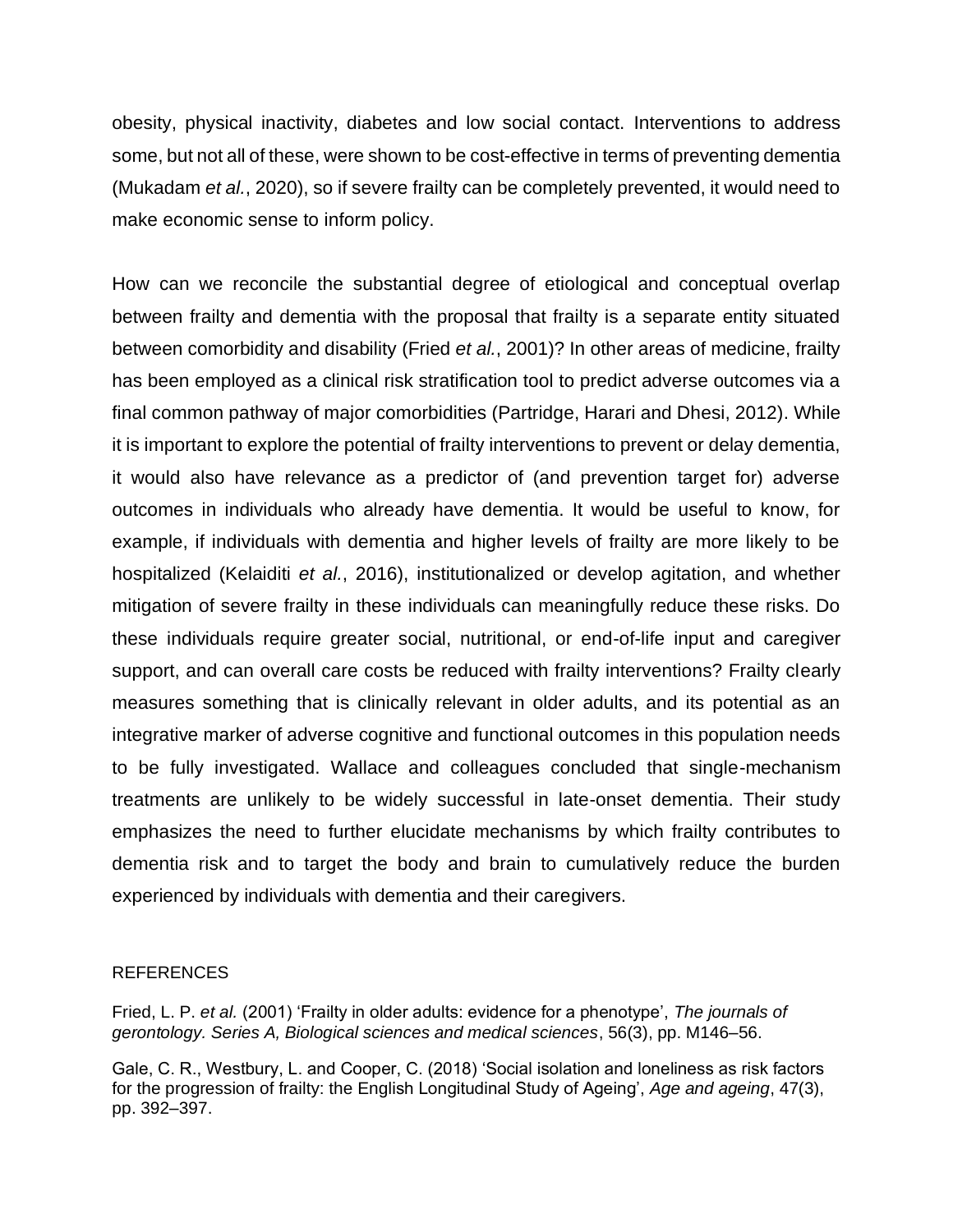[Gordon, E. H. and Hubbard, R. E. \(2020\) 'Differences in frailty in older men and women',](http://paperpile.com/b/P6yCr7/Efvl) *[The](http://paperpile.com/b/P6yCr7/Efvl)  [Medical journal of Australia](http://paperpile.com/b/P6yCr7/Efvl)*[, 212\(4\), pp. 183–188.](http://paperpile.com/b/P6yCr7/Efvl)

[Graciani Auxiliadora](http://paperpile.com/b/P6yCr7/3C7O) *[et al.](http://paperpile.com/b/P6yCr7/3C7O)* [\(2016\) 'Ideal Cardiovascular Health and Risk of Frailty in Older](http://paperpile.com/b/P6yCr7/3C7O)  [Adults',](http://paperpile.com/b/P6yCr7/3C7O) *[Circulation. Cardiovascular quality and outcomes](http://paperpile.com/b/P6yCr7/3C7O)*[, 9\(3\), pp. 239–245.](http://paperpile.com/b/P6yCr7/3C7O)

[Kelaiditi, E.](http://paperpile.com/b/P6yCr7/klxZ) *[et al.](http://paperpile.com/b/P6yCr7/klxZ)* [\(2016\) 'Frailty Index and Incident Mortality, Hospitalization, and](http://paperpile.com/b/P6yCr7/klxZ)  [Institutionalization in Alzheimer's Disease: Data From the ICTUS Study',](http://paperpile.com/b/P6yCr7/klxZ) *[The journals of](http://paperpile.com/b/P6yCr7/klxZ)  [gerontology. Series A, Biological sciences and medical sciences](http://paperpile.com/b/P6yCr7/klxZ)*[, 71\(4\), pp. 543–548.](http://paperpile.com/b/P6yCr7/klxZ)

[Livingston, G.](http://paperpile.com/b/P6yCr7/bPnd) *[et al.](http://paperpile.com/b/P6yCr7/bPnd)* [\(2020\) 'Dementia prevention, intervention, and care: 2020 report of the](http://paperpile.com/b/P6yCr7/bPnd)  [Lancet Commission',](http://paperpile.com/b/P6yCr7/bPnd) *[The Lancet](http://paperpile.com/b/P6yCr7/bPnd)*[, 396\(10248\), pp. 413–446.](http://paperpile.com/b/P6yCr7/bPnd)

[Ma, Y.](http://paperpile.com/b/P6yCr7/zNoY) *[et al.](http://paperpile.com/b/P6yCr7/zNoY)* [\(2020\) 'The association between frailty and severe disease among COVID-19](http://paperpile.com/b/P6yCr7/zNoY)  [patients aged over 60 years in China: a prospective cohort study',](http://paperpile.com/b/P6yCr7/zNoY) *[BMC medicine](http://paperpile.com/b/P6yCr7/zNoY)*[, 18\(1\), p. 274.](http://paperpile.com/b/P6yCr7/zNoY)

[Mitnitski, A. B., Mogilner, A. J. and Rockwood, K. \(2001\) 'Accumulation of deficits as a proxy](http://paperpile.com/b/P6yCr7/5eRI)  [measure of aging',](http://paperpile.com/b/P6yCr7/5eRI) *[TheScientificWorldJournal](http://paperpile.com/b/P6yCr7/5eRI)*[, 1, pp. 323–336.](http://paperpile.com/b/P6yCr7/5eRI)

[Mukadam, N.](http://paperpile.com/b/P6yCr7/VluR) *[et al.](http://paperpile.com/b/P6yCr7/VluR)* [\(2020\) 'Effective interventions for potentially modifiable risk factors for late](http://paperpile.com/b/P6yCr7/VluR)[onset dementia: a costs and cost-effectiveness modelling study',](http://paperpile.com/b/P6yCr7/VluR) *[The Lancet Healthy Longevity](http://paperpile.com/b/P6yCr7/VluR)*[,](http://paperpile.com/b/P6yCr7/VluR)  [1\(1\), pp. e13–e20.](http://paperpile.com/b/P6yCr7/VluR)

[Nelson, P. T.](http://paperpile.com/b/P6yCr7/Yz99) *[et al.](http://paperpile.com/b/P6yCr7/Yz99)* [\(2019\) 'Limbic-predominant age-related TDP-43 encephalopathy \(LATE\):](http://paperpile.com/b/P6yCr7/Yz99)  [consensus working group report',](http://paperpile.com/b/P6yCr7/Yz99) *[Brain: a journal of neurology](http://paperpile.com/b/P6yCr7/Yz99)*[, 142\(6\), pp. 1503–1527.](http://paperpile.com/b/P6yCr7/Yz99)

[Partridge, J. S. L., Harari, D. and Dhesi, J. K. \(2012\) 'Frailty in the older surgical patient: a](http://paperpile.com/b/P6yCr7/Ghgr)  [review',](http://paperpile.com/b/P6yCr7/Ghgr) *[Age and ageing](http://paperpile.com/b/P6yCr7/Ghgr)*[, 41\(2\), pp. 142–147.](http://paperpile.com/b/P6yCr7/Ghgr)

[Petermann-Rocha, F.](http://paperpile.com/b/P6yCr7/Pdhk) *[et al.](http://paperpile.com/b/P6yCr7/Pdhk)* [\(2020\) 'Associations between physical frailty and dementia](http://paperpile.com/b/P6yCr7/Pdhk)  [incidence: a prospective study from UK Biobank',](http://paperpile.com/b/P6yCr7/Pdhk) *[The Lancet Healthy Longevity](http://paperpile.com/b/P6yCr7/Pdhk)*[, 1\(2\), pp. e58–](http://paperpile.com/b/P6yCr7/Pdhk) [e68.](http://paperpile.com/b/P6yCr7/Pdhk)

[Rockwood, K., Andrew, M. and Mitnitski, A. \(2007\) 'A comparison of two approaches to](http://paperpile.com/b/P6yCr7/2PGV)  [measuring frailty in elderly people',](http://paperpile.com/b/P6yCr7/2PGV) *[The journals of gerontology. Series A, Biological sciences](http://paperpile.com/b/P6yCr7/2PGV)  [and medical sciences](http://paperpile.com/b/P6yCr7/2PGV)*[, 62\(7\), pp. 738–743.](http://paperpile.com/b/P6yCr7/2PGV)

[Searle, S. D.](http://paperpile.com/b/P6yCr7/yWuP) *[et al.](http://paperpile.com/b/P6yCr7/yWuP)* [\(2008\) 'A standard procedure for creating a frailty index',](http://paperpile.com/b/P6yCr7/yWuP) *[BMC geriatrics](http://paperpile.com/b/P6yCr7/yWuP)*[, 8,](http://paperpile.com/b/P6yCr7/yWuP)  [p. 24.](http://paperpile.com/b/P6yCr7/yWuP)

[Sommerlad, A.](http://paperpile.com/b/P6yCr7/t2Q9) *[et al.](http://paperpile.com/b/P6yCr7/t2Q9)* [\(2019\) 'Association of social contact with dementia and cognition: 28-year](http://paperpile.com/b/P6yCr7/t2Q9)  [follow-up of the Whitehall II cohort study',](http://paperpile.com/b/P6yCr7/t2Q9) *[PLoS medicine](http://paperpile.com/b/P6yCr7/t2Q9)*[, 16\(8\), p. e1002862.](http://paperpile.com/b/P6yCr7/t2Q9)

[Soysal, P.](http://paperpile.com/b/P6yCr7/1U7F) *[et al.](http://paperpile.com/b/P6yCr7/1U7F)* [\(2016\) 'Inflammation and frailty in the elderly: A systematic review and meta](http://paperpile.com/b/P6yCr7/1U7F)[analysis',](http://paperpile.com/b/P6yCr7/1U7F) *[Ageing research reviews](http://paperpile.com/b/P6yCr7/1U7F)*[, 31, pp. 1–8.](http://paperpile.com/b/P6yCr7/1U7F)

[Sweeney, M. D.](http://paperpile.com/b/P6yCr7/lUFh) *[et al.](http://paperpile.com/b/P6yCr7/lUFh)* [\(2019\) 'Vascular dysfunction-The disregarded partner of Alzheimer's](http://paperpile.com/b/P6yCr7/lUFh)  [disease',](http://paperpile.com/b/P6yCr7/lUFh) *Alzheimer's [& dementia: the journal of the Alzheimer's Association](http://paperpile.com/b/P6yCr7/lUFh)*[, 15\(1\), pp. 158–](http://paperpile.com/b/P6yCr7/lUFh) [167.](http://paperpile.com/b/P6yCr7/lUFh)

[Theou, O.](http://paperpile.com/b/P6yCr7/JzIn) *[et al.](http://paperpile.com/b/P6yCr7/JzIn)* [\(2012\) 'Disability and co-morbidity in relation to frailty: how much do they](http://paperpile.com/b/P6yCr7/JzIn)  [overlap?',](http://paperpile.com/b/P6yCr7/JzIn) *[Archives of gerontology and geriatrics](http://paperpile.com/b/P6yCr7/JzIn)*[, 55\(2\), pp. e1–8.](http://paperpile.com/b/P6yCr7/JzIn)